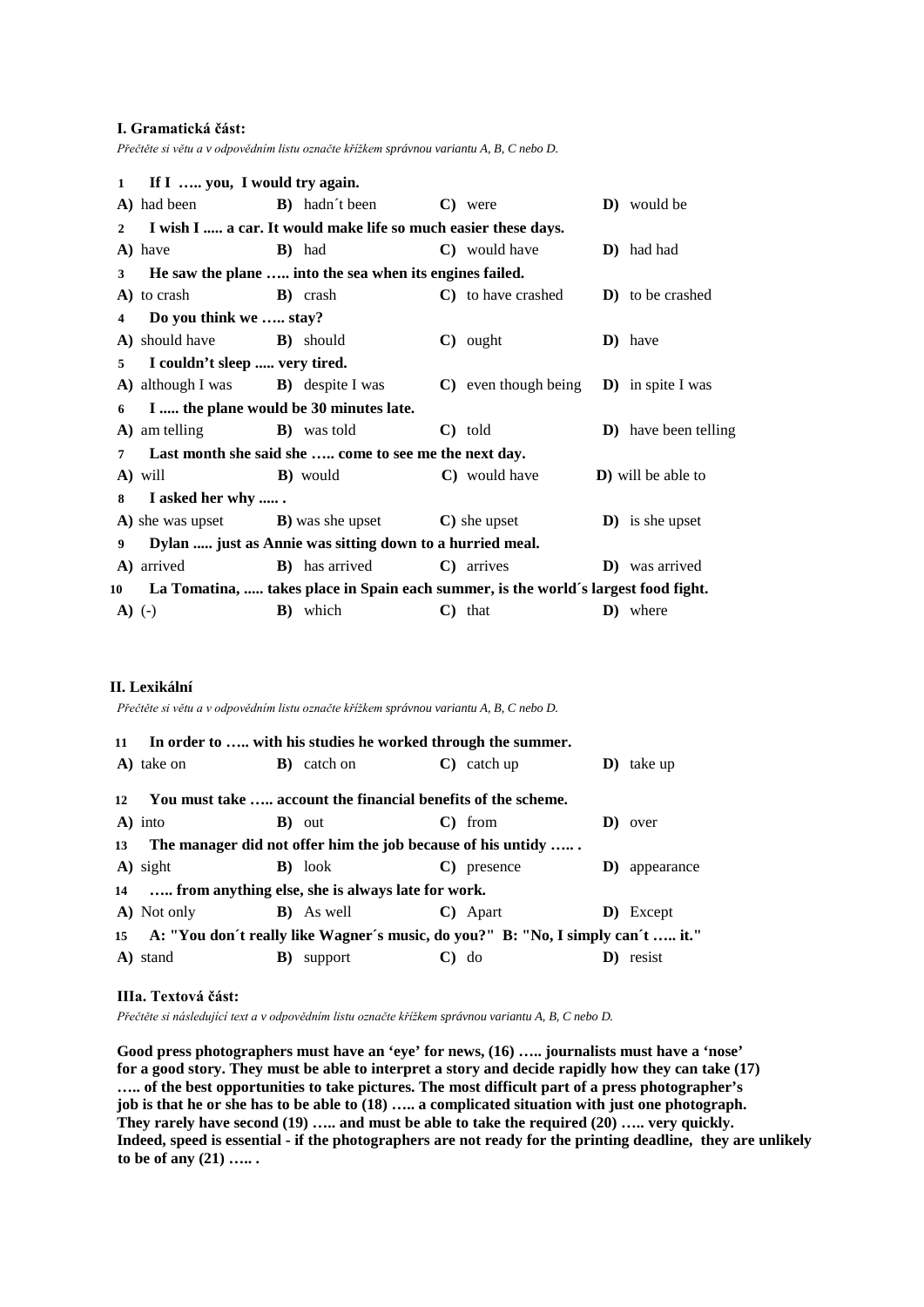| 17 | A) alike   |            | <b>B</b> ) similar to |              | $\mathbf{C}$ ) exactly    |    | $\bf{D})$ just as       |
|----|------------|------------|-----------------------|--------------|---------------------------|----|-------------------------|
| 18 | A) profit  |            | <b>B</b> ) benefit    |              | $\mathbf{C}$ ) gain       |    | <b>D</b> ) advantage    |
| 19 | A) draw up |            | <b>B</b> ) put out    | $\mathbf{C}$ | sum up                    | D) | turn out                |
| 20 | A) chances | $\bf{B}$ ) | occasions             |              | C) possibilities          |    | D) moments              |
| 21 | A) image   |            | <b>B</b> ) shot       | $\mathbf{C}$ | scene                     |    | <b>D</b> ) illustration |
|    | A) role    |            | <b>B</b> ) gain       |              | $\mathbf{C}$ ) employment |    | D) use                  |

# **IIIb. Textová část:**

*Přečtěte si následující text, vyberte chybějící věty nebo části vět z nabídky pod textem a v odpovědním listu označte křížkem správnou variantu A, B, C nebo D.*

**From time to time the present age is criticised, (22) ….. strictness of earlier periods.** 

**Such charges are (23) ….. is most of the same kind of criticism that is common to every generation of man's history. They have been repeated ever since man began to strive consciously (24) ..… of his undisciplined impulses. One need only to consult the men of the present generation and the still living representatives of the past generation, (25) ….. of our time. 22-25**

**A)** as crude and as groundless as

**B)** for other ends than the momentary gratification

**C)** as if its corruption contrasted with the moral

**D)** to be assured that bad conduct at school is not characteristic

# **IIIc. Textová část:**

*V očíslovaných větách následujícího textu jsou podtrženy čtyři výrazy. Z každé čtveřice výrazů vyberte jeden, který je třeba opravit, aby věta byla správně. Zvolenou odpověď označte v odpovědním listu křížkem.*

**(26) From archaeological evidence, we know that the Egyptians were highly organized, civilized, and skillfully in using crafts. (27) For example, the Egyptians may used copper as early as 5,000 years before Christ. (28) All Middle East people believed in life after death, but the Egyptians of ages past carried this idea further than any ancient civilization. (29) Not only did the Egyptians preserve the dead bodies of important people, but they also buried with the dead person every which object he might possibly use in an afterlife. (30) The funerals of Egyptian rulers were spectacular – while in Mesopotamia kings were regarded as the servants of the gods, in Egypt the pharaoh was thought he was divine.**

| D) before Christ                                              |
|---------------------------------------------------------------|
| D) any ancient civilization                                   |
| <b>B</b> ) with the dead person <b>C</b> ) every which object |
|                                                               |
|                                                               |
|                                                               |

**16**